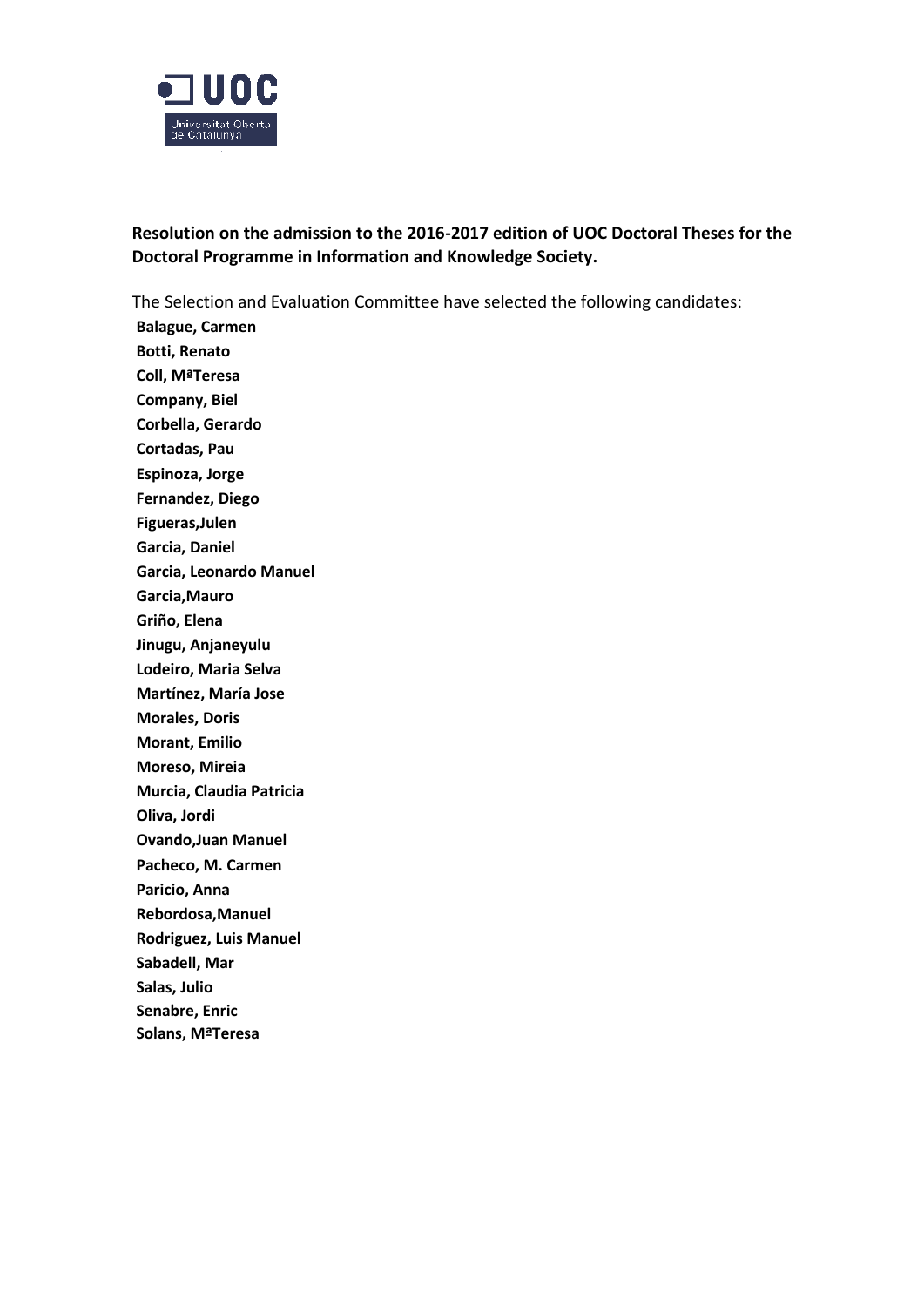

## **Resolution on the admission to the 2016-2017 edition of UOC Doctoral Theses for the Doctoral Programme in Network and Information Technologies.**

The Selection and Evaluation Committee have selected the following candidates:

**González Campos, José Saul Gonzalo San Jose, Sergio Guitart Hormigo, Maria Isabel Jimenez Otero, Moises Nieto Ranero, Armando Miguel Rodriguez Bermúdez, José Ramon Sabillon, Regner**

## **Resolution on the admission to the 2016-2017 edition of UOC Doctoral Theses for the Doctoral Programme in Education and ICT (e-learning).**

The Selection and Evaluation Committee have selected the following candidates:

**Arnold, Deborah Kupres, Dragana Casado, Carlos Esteller, Roger Figueroa, Jose Andres Ferreras, Raquel Martin, Sidney Boada, Rosa Maria Moscatel, Miriam Jiménez, Ricardo Manuel Jimenez, Daniel**

The following candidates have been designated as substitutes for the Doctoral Programme in Information and Knowledge Society (in alphabetical order):

**Garcia, Inmaculada Masdeu, Anna Pla, Emma Scrofani, Roberta**